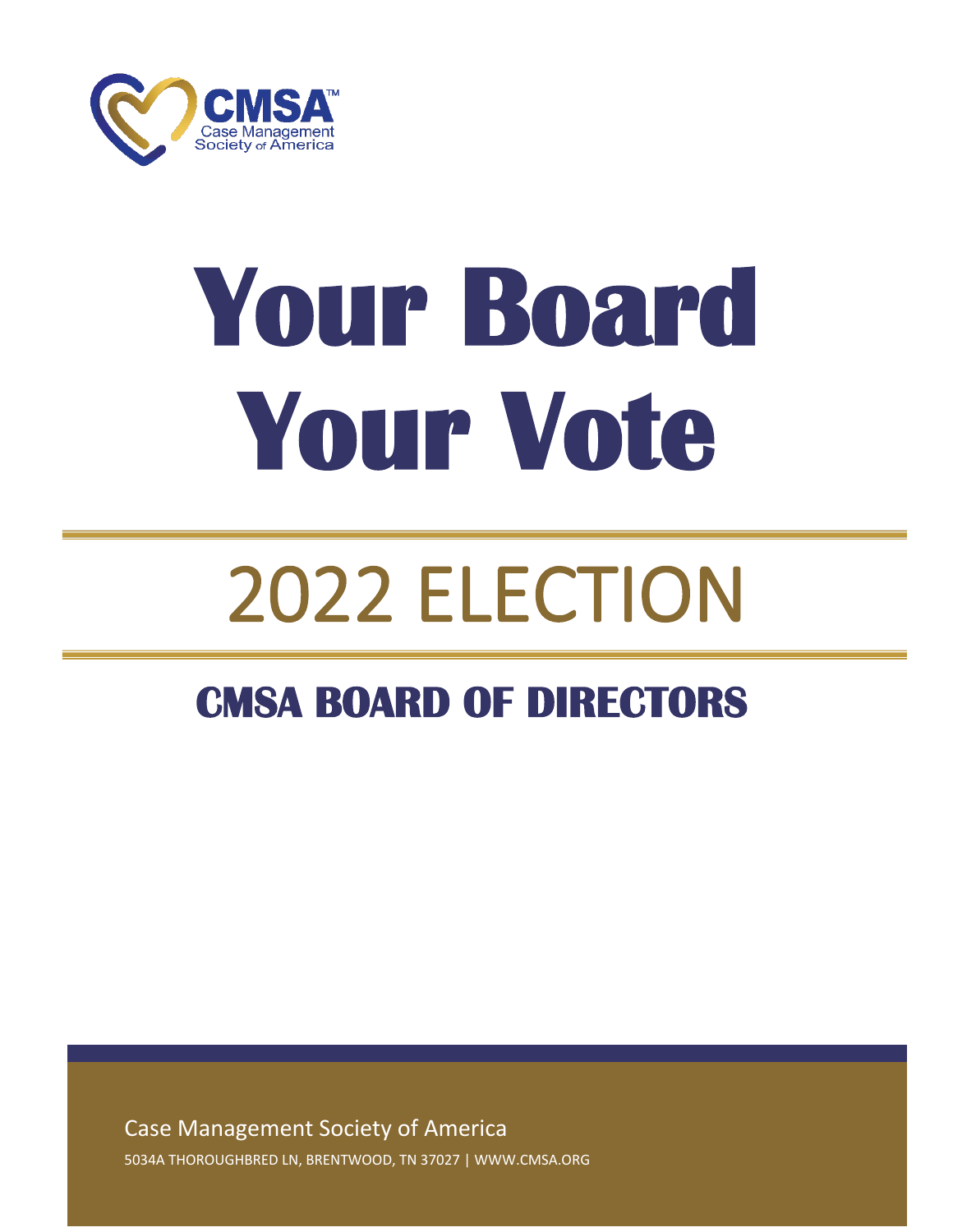# **MEET THE CANDIDATES**

*Review more information on their Campaign Statement, Biography, Leadership and Honors.*

# **TABLE OF CONTENTS**

**Please review all candidate's information before casting your vote!**

## **Information is shared here in this brochure, and you may also want to view their recorded candidate campaigns at <https://cmsa.org/2022bod-election/>**

**Director:** (2022-2025), *2 open positions*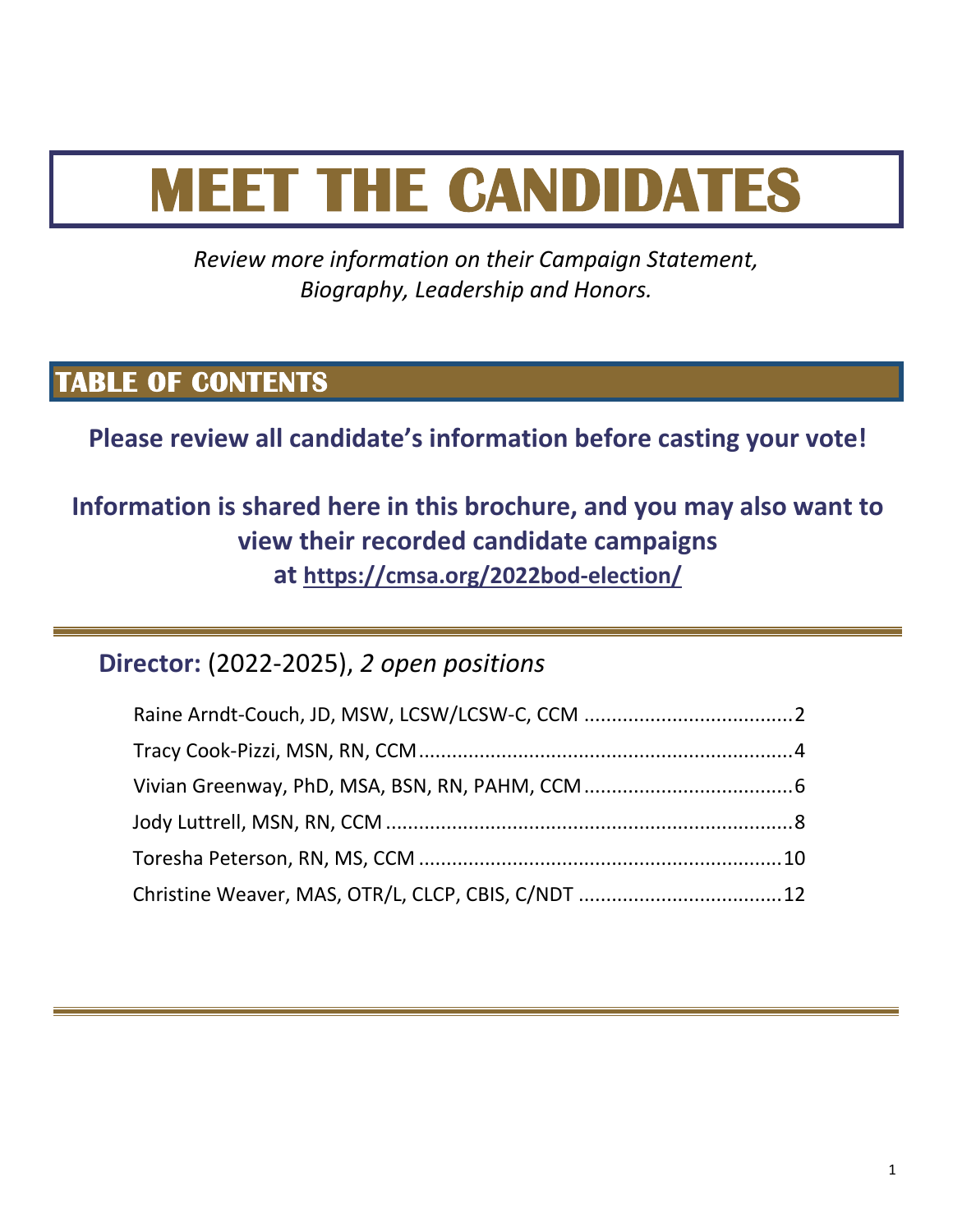

Candidate 1 of 6

# **Raine Arndt-Couch, JD, MSW, LCSW/LCSW-C, CCM Employer:** Sharp Health Plan **Title:** Medical Social Worker / Behavioral Health Case Manager **Chapter:** San Diego, CA **Email:** rainearndt@gmail.com

Hello, I am Raine Arndt-Couch, licensed clinical social worker and certified case manager.

With a passion for health equity and integrated care, I have spent the past 15 years working in clinical social work, medical case management, and health care policy roles. I am also currently a social work doctoral student, working toward the development of social innovation strategies to eliminate healthcare disparities.

I am running for CMSA Director for 2 main reasons. First, I have personally benefitted from CMSA's educational and networking opportunities that have strengthened my abilities as a case management professional. Seeking to be a true servant leader, I see no better way to give back to this organization than to offer my time and energy toward moving CMSA forward in the midst of significant societal challenges that impact our professional practice today. Secondly, I believe representation and diversity matter, both in our membership and our leadership. I feel called to offer my distinct social work perspective and experience and hope to influence sustained interdisciplinary collaboration across our membership.

I have demonstrated experience working with and between diverse populations and health care professionals, including work on large-scale change management and quality improvement initiatives, that prepares me to be involved at a leadership level. If given the opportunity to serve as CMSA Director, I am committed to demonstrating the value of case managers, including the goal to improve public awareness about our expertise and passion for helping individuals and populations attain improved health care outcomes.

I also plan to support our membership toward more widespread implementation of evidence-based integrated care models – helping to transform our health care delivery system into one that integrates medical, behavioral, and social care by valuing the unique knowledge, skills, and abilities each case manager contributes toward realization of our mutual goals.

Lastly, I am committed to building a professional culture across our organization that breaks down the institutional barriers that have long worked to keep us from practicing most effectively – that is – in a collaborative, integrated manner. I plan to address this challenge by expanding mentorship and educational opportunities for current and future case managers, so that we can all thrive in the practice of case management.

Thank you and please be sure to exercise your vote, so that we can reach our organizational goals, TOGETHER!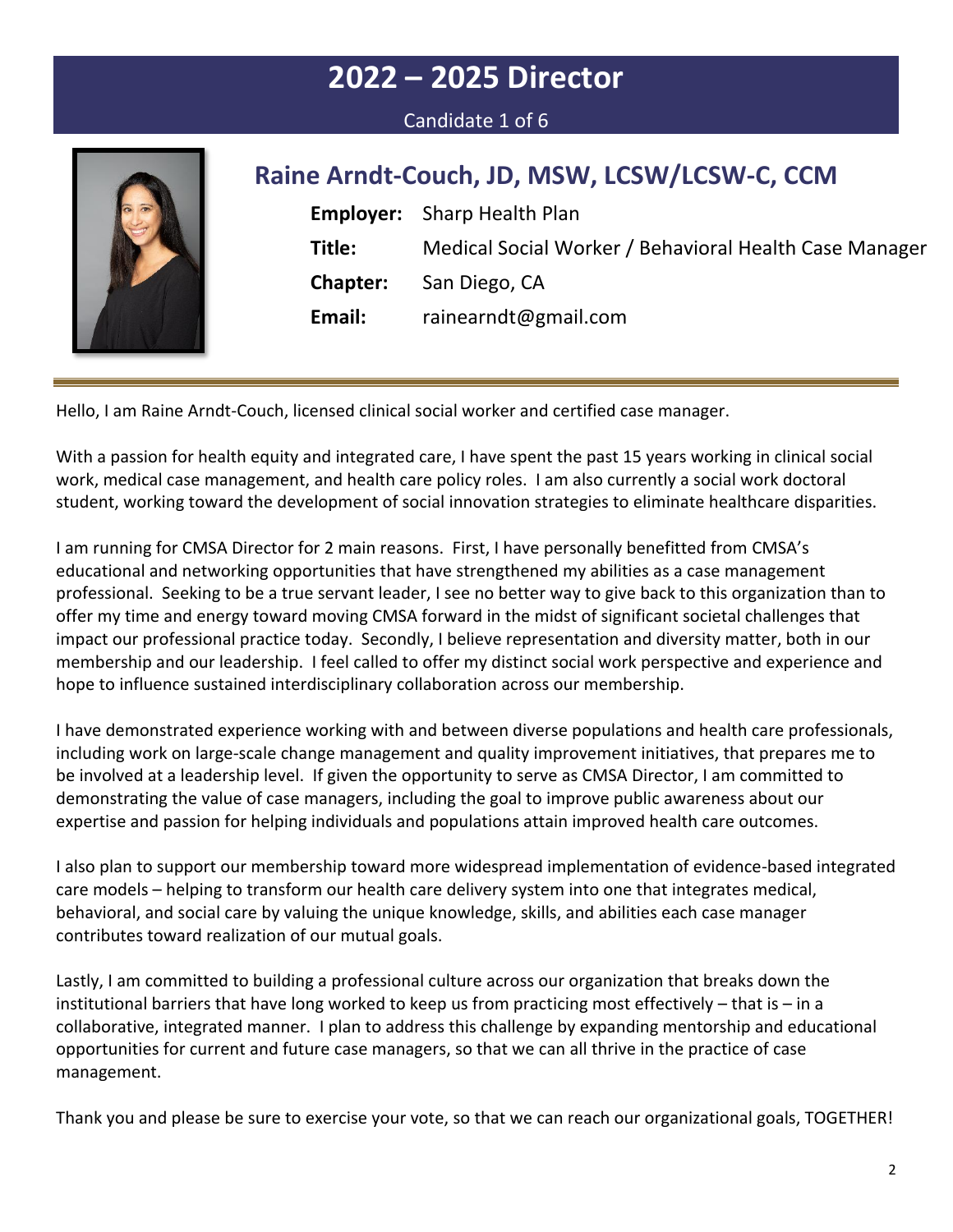# **RAINE ARNDT-COUCH, JD, MSW, LCSW/LCSW-C, CCM**

#### BIOGRAPHY

Raine Arndt-Couch recently joined Sharp Health Plan in San Diego, CA as a Medical Social Worker/Behavioral Health Case Manager, transitioning back into direct case management practice from her previous role as Health Insurance Specialist with the Centers for Medicare and Medicaid Services. She has over 15 years of experience in case management, leadership, health care policy, and clinical social work roles across practice settings and with diverse populations. Throughout her career, Raine has been involved in large-scale change management and quality improvement initiatives focused on creating sustainable systems, policies, and programs that address the bio-psycho-social care needs of individuals and populations.

Raine is passionate about the profession of case management, serving in volunteer capacities to support CMSA's educational and strategic planning initiatives and presenting nationally on topics including social work case management, case management in the virtual environment, health care policy, and health equity. She is also committed to workforce development, having served as a field-based social work instructor, clinical social work supervisor, and professional mentor. Raine earned both her MSW and JD from the University of Hawai'i at Manoa and is currently pursuing a Doctorate in Social Work (DSW) at the University of Southern California.

| <b>Honors &amp; Awards</b>                                                                                                                                                                                                                                                                                                                                                                                                                                    | <b>Professional Memberships</b>                                                                                                                                                                                                                                                                                                                                                                                                                                       | <b>Leadership Positions</b>                                                                                                                                                                                                                                                                    |
|---------------------------------------------------------------------------------------------------------------------------------------------------------------------------------------------------------------------------------------------------------------------------------------------------------------------------------------------------------------------------------------------------------------------------------------------------------------|-----------------------------------------------------------------------------------------------------------------------------------------------------------------------------------------------------------------------------------------------------------------------------------------------------------------------------------------------------------------------------------------------------------------------------------------------------------------------|------------------------------------------------------------------------------------------------------------------------------------------------------------------------------------------------------------------------------------------------------------------------------------------------|
| • HHS Part of Something Bigger<br>Award, US Dept HHS, 2021<br>• CMSA Integrated Case<br>Management Training Scholarship<br>Recipient, CMSA Foundation, 2020<br>• Policy Fellow, The Network for<br>Social Work Management, 2019 -<br>2020<br>• C.O.R.E. Award for Growth, Sharp<br>Rees-Stealy Med Ctrs, 2017<br>• C.O.R.E. Award for Quality, Sharp<br>Rees-Stealy Med Ctrs, 2016<br>• Sharp Healthcare Social Worker of<br>the Year, Sharp Healthcare, 2016 | • Case Management Society of<br>America (CMSA), 2016 - present<br>• CMSA San Diego, 2017 - 2019,<br>$2021$ - present<br>• CMSA of the Chesapeake, 2019 -<br>present<br>• Academy of Certified Social<br>Workers, 2013 - present<br>• National Assoc of Social Workers,<br>Special Practice Section: Health,<br>$2013$ - present<br>• The Network for Social Work<br>Management, 2019 - present<br>• Society for Social Work Leadership<br>in Health Care, 2019 - 2020 | <b>CMSA</b><br>Member, Strategic Planning Task<br>Group, 2021 - present<br>The Network for Social Work<br><b>Management</b><br>Policy Fellowship Administrator,<br>2020 - 2021<br>The Kamehameha Schools Class of<br>2001 Scholarship<br>Board Chair, Scholarship<br>Committee, 2011 - present |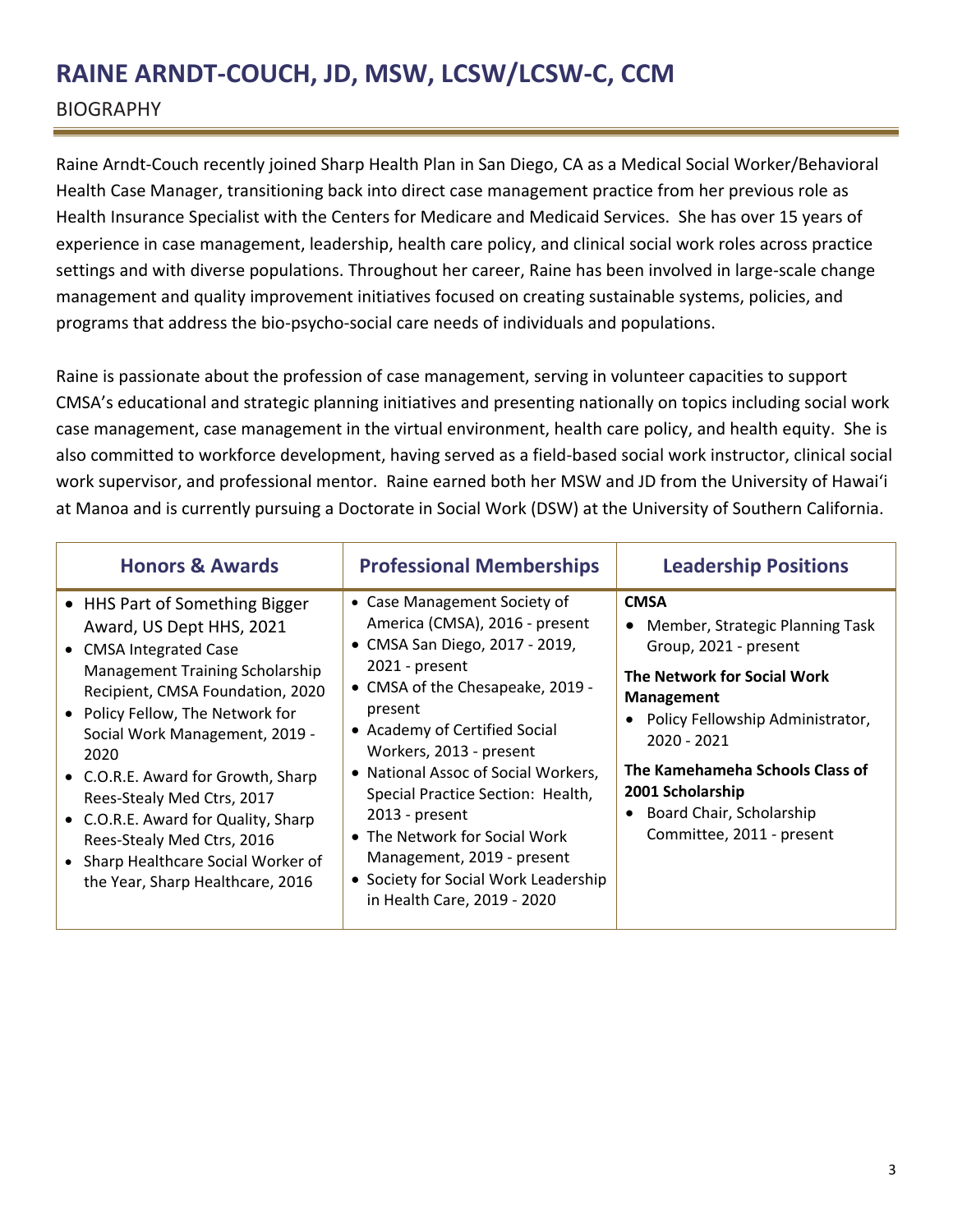#### Candidate 2 of 6



#### **Tracy Cook-Pizzi, MSN, RN, CCM**

**Employer:** TupeloLife Digital Therapies **Title:** RN Case Manager **Chapter:** Dallas / Ft. Worth, TX **Email:** tcpizzi60@gmail.com

Thank you for the nomination to the CMSA National Board of Directors.

COVID times have been hard for CMSA Chapters and CMSA, but most of all it has been hard on us and our patients. Case Managers are great at change, switching gears, thinking outside the box. Nothing could have prepared us for the COVID Challenge. We have had to develop innovative programs and change case management positions to protect us and our patients.

Case Management will no longer be the same. We can learn from this and plow forward to the great unknown. So many have gone to a work at home job, and this is new. If you have ever worked at home, it is not for everyone. It takes patience and a different mindset. Some of us will really like it and never want to be back at the corporate office again.

I believe we will have growth of more nurses and social workers becoming case managers. They can do their work at home, protect themselves and family from COVID. So, what can we do as an organization to support and mentor them into case management? How can we get the word out that CMSA is for them? CMSA provides opportunities to all. We need to continue to support our members, but also mentor those who want to be a case manager. Marketing CMSA to those who are new to this field and continue to support those to grow our membership. We have seen our membership decrease, and a lot of it is because of COVID and having little or no interaction from our Chapter to their members. We need to change this path and grow our members with different ideas. I hope that you will help me in looking into alternatives for growth.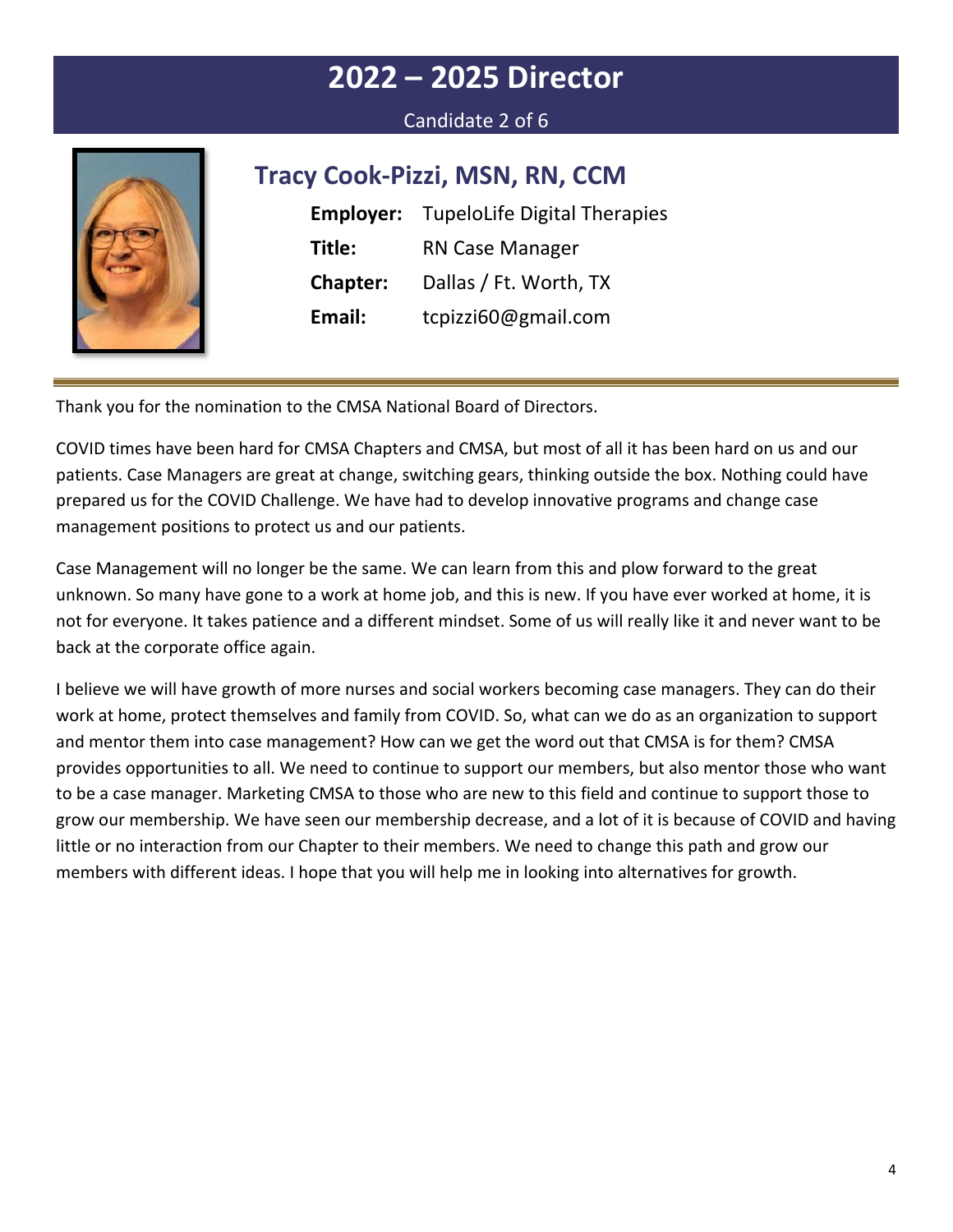### **TRACY COOK-PIZZI, MSN, RN, CCM**

#### BIOGRAPHY

Tracy began her nursing career a bit later than most and received her LVN at the age of 28. Being surrounded by positive mentors she was encouraged to move forward and get her RN. During these 4 years, she worked in Rehabilitation, doctor's offices, home health, Med-Surg, and lastly the ICU. Learning has been something she strives for to improve herself and help patients with the most up to date nursing to better their health. After only 3 months as an RN, Tracy was injured on the job leaving her disabled and bedridden for the next 5 years. She thought her career had ended. She knew nothing of workers compensation or case management and since she was being unfairly treated by the insurance company, she had to be her own advocate.

Through several support systems, Tracy was able to continue her nursing career as a case manager. With only basic training, she primarily learned on her own and through resources of her chapter and well-known case management authors. Tracy was even able to open her own case management practice and obtained her CCM in 1999.

Tracy is a well-rounded case manager and continues to learn about different avenues of case management. Over her 25 years of her case management career, she had worked in many capacities including Worker's Compensation, Commercial, Medicare, Medicaid, ACO, Disease Management, Hospital Discharge Planning, InterQual/Milliman authorization, and currently collaborating with Remote Patient Monitoring and helping to develop a program to better a patient's health. Although Tracy has been in management, her real joy is advocating for patients through their health continuum and continuing her education opportunities.

As a case manager, she joined her local chapter and became an active member and served in many ways including Board Member, President, Past-President, and multiple committees. Nationally, she has supported CMSA through Public Policy Hill Day visits, serving on the Awards Committee, and attending many CMSA National Conferences. Tracy has shared her passion by presenting at the Dallas / Fort Worth CMSA conferences and developing a CCM Certification prep classes. She even had the opportunity to be a part of building a program for the Case Management VA and present. In 2011, Tracy received the Award for Service of Excellence for Case Management through her work with cancer patients at Parkland Hospital in Dallas. Tracy has been married for 31 years, with three sons and two grandsons.

| <b>Honors &amp; Awards</b>                                                       | <b>Professional Memberships</b>                                                                                     | <b>Leadership Positions</b>                                                                                                                                                                                                                                    |
|----------------------------------------------------------------------------------|---------------------------------------------------------------------------------------------------------------------|----------------------------------------------------------------------------------------------------------------------------------------------------------------------------------------------------------------------------------------------------------------|
| • Award of Service Excellence<br>(AOSE), Dallas / Ft Worth CMSA<br>Chapter, 2011 | • Case Management Society of<br>America (CMSA), 2006 - present<br>• Dallas / Ft Worth Chapter CMSA,<br>2006-present | <b>CMSA</b><br>Member, Awards Committee, 2019<br>$\bullet$<br>Dallas / Fort Worth CMSA<br>Board of Director, 2019 - 2022<br>Past President, 2014 - 2015<br>President, 2013 - 2014<br>Board of Director, 2010 - 2013<br>Public Policy Committee, 2012 &<br>2015 |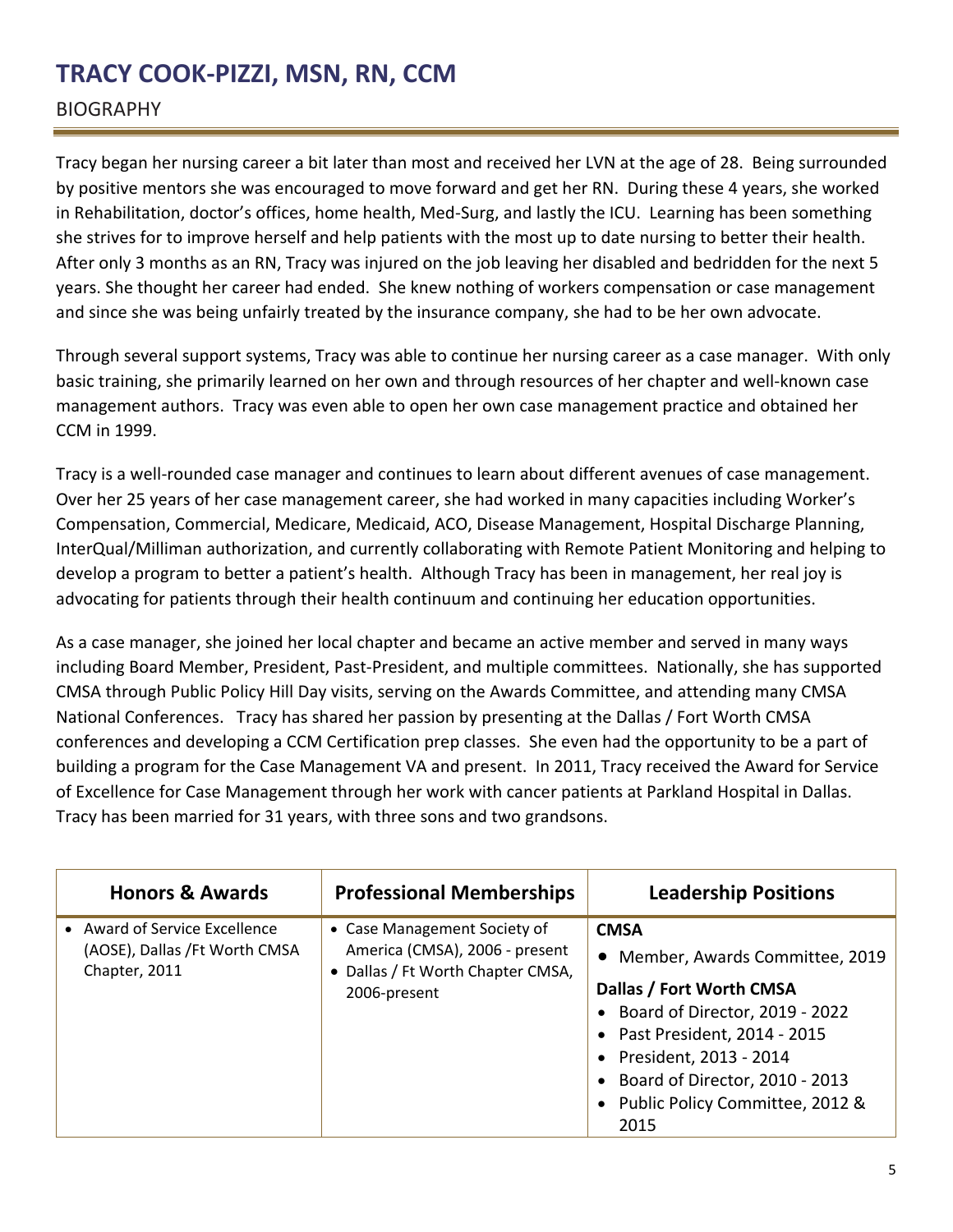#### Candidate 3 of 6



| Vivian Greenway, PhD, MSA, BSN, RN, PAHM, CCM    |
|--------------------------------------------------|
| <b>Employer:</b> Blue Cross Blue Shield Michigan |

|                             | $\blacksquare$                                      |
|-----------------------------|-----------------------------------------------------|
| Title:                      | <b>Clinical Performance Improvement Coordinator</b> |
| <b>Chapter:</b> Detroit, MI |                                                     |
| Email:                      | vgreenway@bcbsm.com                                 |

I am Dr. Vivian Greenway and a candidate for a CMSA Board of Director position. I have over 30 years in the health care arena and over 20 years in case management.

I am running for office to be effective in the field of change. As a board member, I would like to represent the body of members to affect change, to assist in decreasing barriers that attempt to compromise and compress our organization and I want to be a conduit in assisting to increase CMSA's presence as the premiere organization in which it is.

The qualities that I possess that qualify me for the board position is bringing my years of experience as a leader and case manager to support the organization's initiatives through our mission, vision and values. Although I have obtained numerous academic degrees and certifications, much of my experience has been hands on, direct contact. I view myself as a participative leader – one who works with all members of the organization to collectively work together to make decision and impact change.

The one area that I would like to be influential in (or continuing to be influential in) is in the area of membership. As we continue to forge through the challenges that are currently affecting our nation, it is evident that chapters are being greatly impacted, in particularly within membership. Our members are the nucleus of the organization. Members are the heart of the company and through you, we continue to strive and exists. To that end, I would like to continue to be an advocate to support the efforts to continue to grow our membership.

Please consider me, Vivian Greenway, in your selection for one of the Board of Director seats when you prepare your 2022 Board Election Ballet. Thank you for your consideration.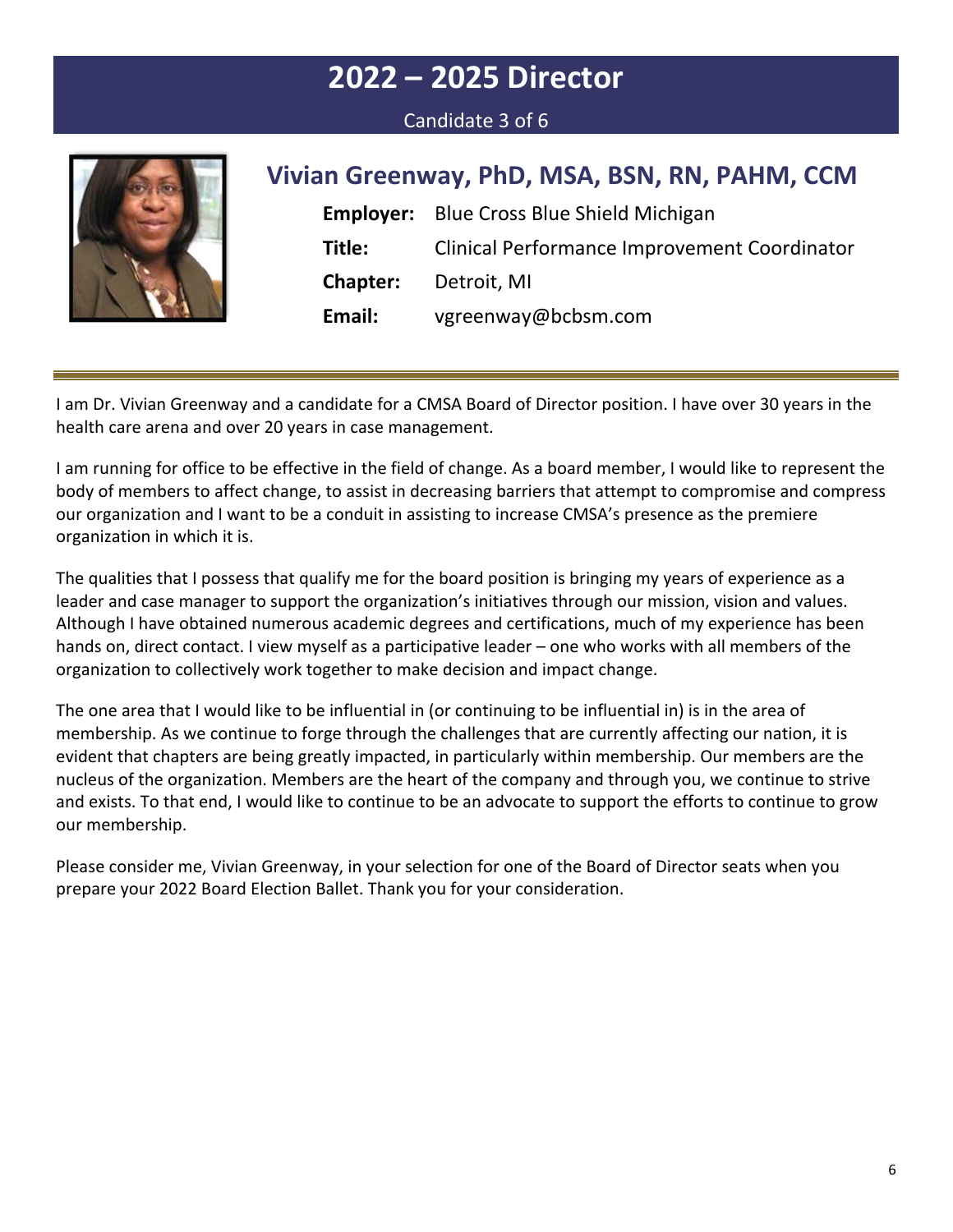#### **VIVIAN GREENWAY, PhD, MSA, BSN, RN, PAHM, CCM**

#### BIOGRAPHY

Dr. Vivian Greenway is the current CMSA Chapter Council President Representative and represents the chapter presidents on the National CMSA Board. She has held a number of leadership positions within her local chapter, CMSA Detroit. These included Chapter President (2020-2021), Vice President (2018-2019) and Director at Large (2016-2017).

Greenway's role in of the organization is instrumental in promoting the welfare and increasing the usefulness and advancement of healthcare case management. In her most recent 2020 term as chapter president through the obstacles of the pandemic, she successfully navigated and led her committees via a virtual platform; collaborating with national and local presenters to educate healthcare professionals of the case management organization regarding improved client/patient procedures and outcomes.

Dr. Greenway has over 30 years of clinical experience in the acute care and managed care environment with emphasis on clinical education and quality management. Her goal is to continue to lead effectively and, and in that quest, the organization will remain in the forefront – being innovative and exuding excellence as it relates to case management. Over the years, she has worked in leadership and project management positions within healthcare specializing in management of health promotion, disease management and provider education activities. In her current role as a clinical performance improvement coordinator, she organizes and coordinates activities to ensure full compliance with regulatory and licensing agencies and employer groups relative to medical management activities, including accreditation site surveys and regulatory reviews.

In addition to her doctorate in Human Services (graduated with Distinction), she has a Masters of Science in Administration and a Bachelor of Science in Nursing. Dr. Greenway was also selected and participated as a residency fellow in the Minority Management Development Program which promoted management diversity in managed healthcare. Along with her acquired degrees, she has a Health Services Administration certificate from Central Michigan University; is a certified case manager (CCM), and has obtained the distinction of Professional, Academy for Healthcare Management (PAHM). In addition to her continued education, she is also a member of the National Management Association (since 2007).

| <b>Honors &amp; Awards</b>                                                                                                                                                                                                                         | <b>Professional Memberships</b>                                                                                                                          | <b>Leadership Positions</b>                                                                                                                                                                                                                                                                                                                                                                                                                                                                                                                     |
|----------------------------------------------------------------------------------------------------------------------------------------------------------------------------------------------------------------------------------------------------|----------------------------------------------------------------------------------------------------------------------------------------------------------|-------------------------------------------------------------------------------------------------------------------------------------------------------------------------------------------------------------------------------------------------------------------------------------------------------------------------------------------------------------------------------------------------------------------------------------------------------------------------------------------------------------------------------------------------|
| • Mentor of the Year, Rhonda<br>Walker Foundation, 2021<br>• Chapter Award, Educational<br>Programming, CMSA 2021<br>• Outstanding Service,<br>Charismata Homes and<br>Company, 2018<br>• Volunteer of the Year, Rhonda<br>Walker Foundation, 2016 | • Case Management Society of<br>America (CMSA), 2000 - present<br>• CMSA Detroit, 2000 - present<br>• National Management<br>Association, 2007 - present | <b>CMSA National</b><br><b>Chapter Presidents' Council</b><br>Representative, 2021 - 2022<br>Member, Membership Committee, 2021 -<br>present<br><b>CMSA Detroit</b><br>President, 2020 - 2021<br>Vice President, 2018 - 2019<br>Director at Large, 2016 - 2017<br><b>Rhonda Walker Foundation</b><br>Planning Committee / Mentor / Volunteer<br>2013 - 2021<br>Alpha Kappa Alpha Sorority, Inc<br>• Co-Chair, Membership, Local Graduate<br>Chapter, 2019<br><b>National Management Association</b><br>• Mbr Recruitment Volunteer, 2014 - 2016 |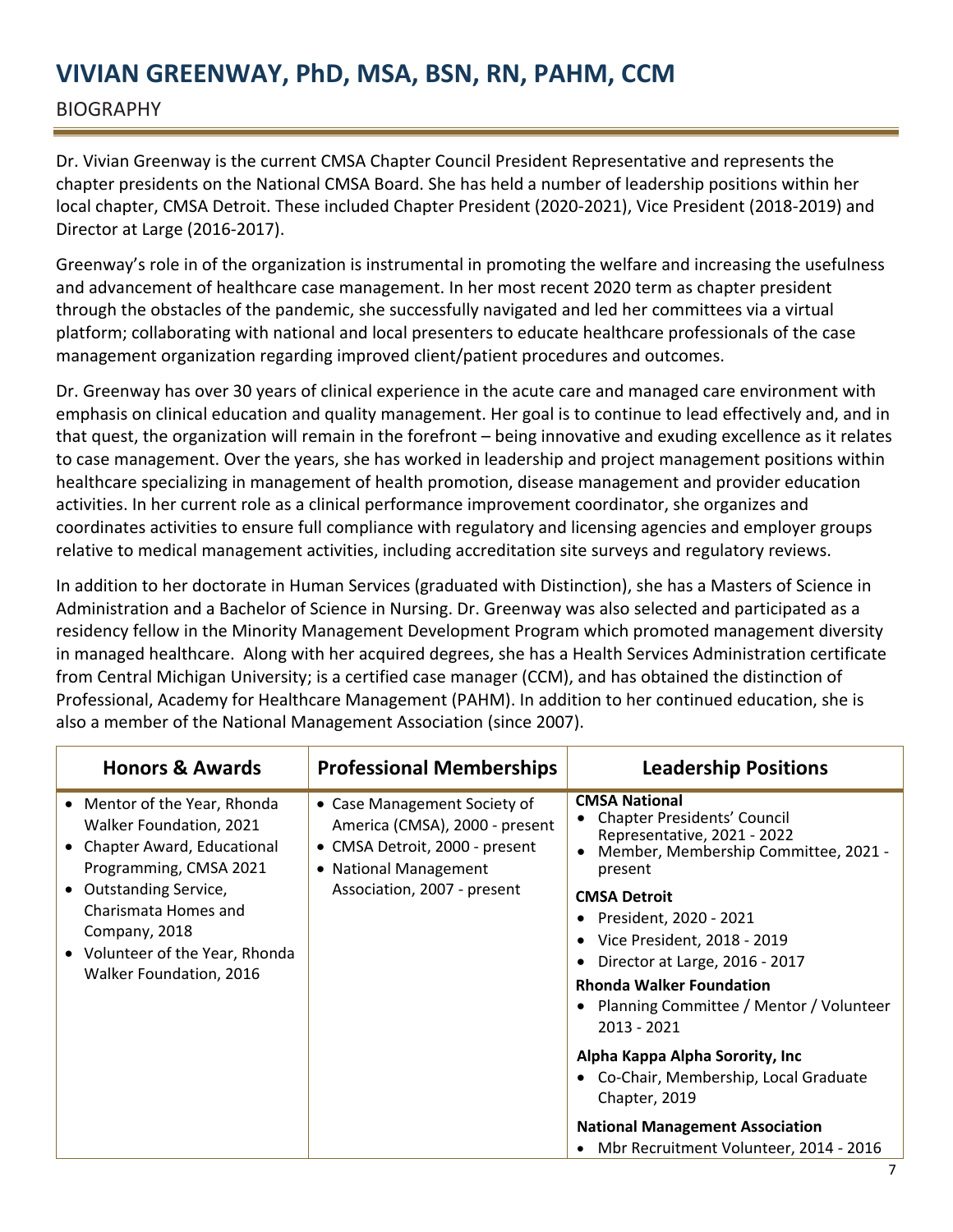#### Candidate 4 of 6



#### **Jody Luttrell, MSN, RN, CCM**

|          | <b>Employer:</b> Kennedy Krieger Institute |
|----------|--------------------------------------------|
| Title:   | Director, Nursing Care Management          |
| Chapter: | Baltimore, MD                              |
| Email:   | luttrell@kennedykrieger.org                |

I love Case Management!! My name is Jody Luttrell and I am running to be a member of the Board of Directors. I love doing it, reading about it, talking about it, helping others learn about it and even starting to write a bit about it!!!

I have been a Nurse Case Manager since 1983 and in my role as the Director of Care Management at a rehabilitation hospital I have the opportunity to work with Case Managers in many different work settings across the country as well as internationally. I feel this helps me to have a good understanding of the challenges in our daily work place. I have been a CMSA Chapter member for about 25 years and am still active with our local Chapter Board of Directors.

Nationally, I was the CPC representative to the Board in 2017 and then served as Secretary for two years. I am currently serving on the Standards of Practice and By-Law review committees. I enjoy being able to talk with Chapter leaders and members across the country to better understand the issues that affect Chapter growth and membership recruitment. CMSA needs to continue to maintain its status as THE representative of professional case managers and to do so must work hard to provide meaningful benefits of membership. My goals for CMSA are to continue to focus on our marketing, branding and messaging and to provide more outreach to Chapters. I am running for the Board of Directors and looking forward to continuing to facilitate conversations and ideas. We need to increase enthusiasm for our profession that will in turn translate to us being better at our jobs and in our individual chapters.

Thank you for your support of me in this role and please remember to vote!!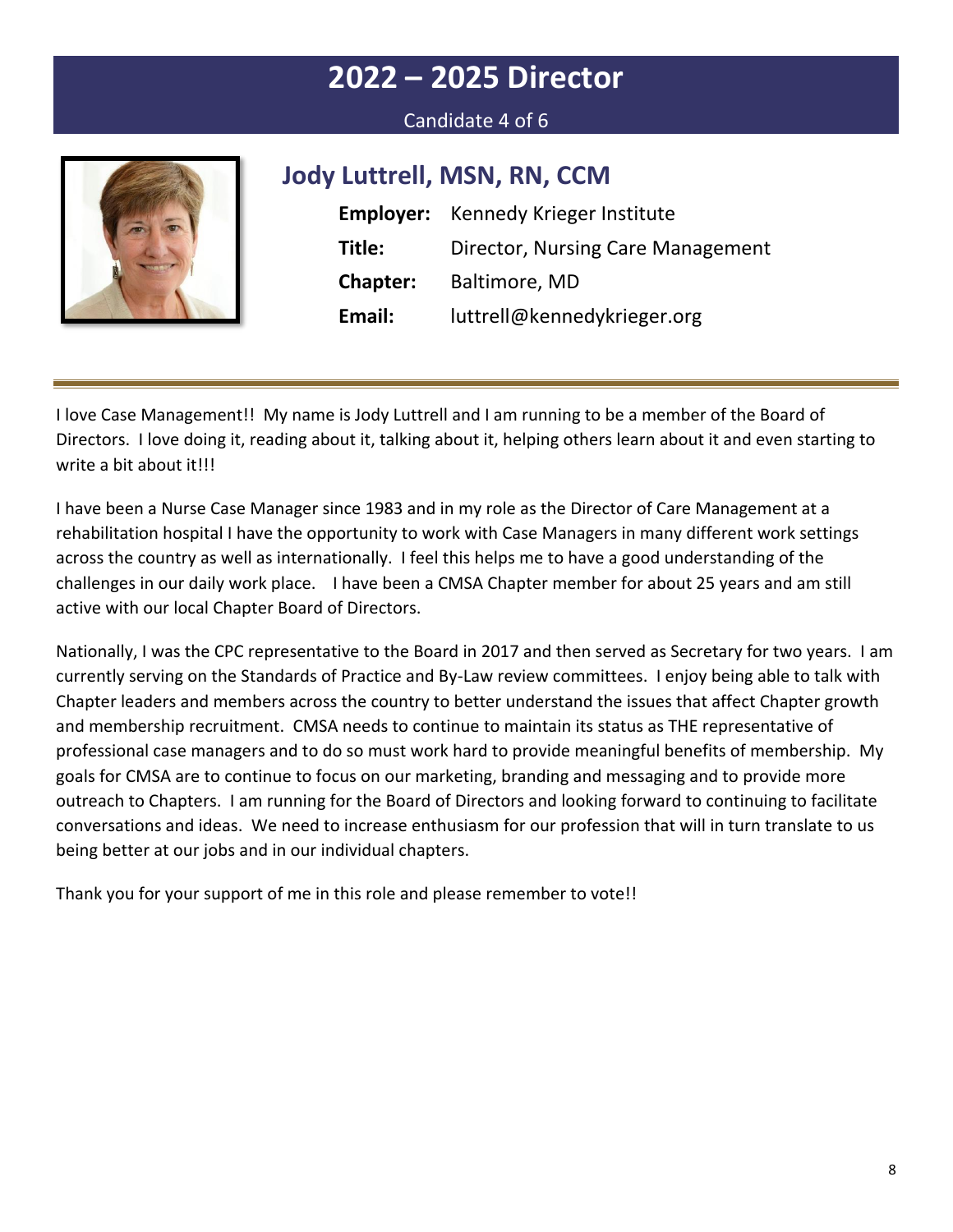## **JODY LUTTRELL, MSN, RN, CCM**

#### BIOGRAPHY

Jody Luttrell MSN, RN, CCM has been a nurse for 42 years. She has worked as a Nurse Care Manager since 1983. She has been at the Kennedy Krieger Institute in Baltimore, Maryland since 1989 and developed the Care Management program and now directs a staff of 14 professionals and non-professionals. The department is responsible for management of pediatric and adult rehabilitation patients in both in and outpatient settings. Jody also serves on a number of hospital wide committees including Patient Satisfaction and Referral Management. She serves as a preceptor for students in local university programs. She has a great interest in marketing and outreach. Professionally, she has lectured and presented Poster Presentations at a number of local and national conferences on case management roles and issues. Areas of particular interest are patient advocacy, resource development, and collaboration among different disciplines.

Jody has been a CMSA Chesapeake Board Member since 1995 and has served as Secretary and President, most recently in 2015. She is active on the Program and Membership Committees. She has attended multiple National CMSA conferences, CMSA Hill Day Conference, and other Public Policy events for individual disability funding and rights.

In 2017 she served as the Chapter President Council Representative to the National Board and Co-Chair of the National Board Membership Committee. She was then Secretary of the National CMSA Board until 2019. In 2021 she began serving on the National Standards of Practice and By-Law Review committees. These opportunities have offered a great opportunity to speak with case managers across the country to better understand the issues at the Chapter level and to work creatively with leadership to look for changes that are needed.

| <b>Honors &amp; Awards</b> | <b>Professional Memberships</b>                                                                     | <b>Leadership Positions</b>                                                                                                                                                                                                                                                                                                       |
|----------------------------|-----------------------------------------------------------------------------------------------------|-----------------------------------------------------------------------------------------------------------------------------------------------------------------------------------------------------------------------------------------------------------------------------------------------------------------------------------|
|                            | • Case Management Society of America<br>(CMSA), 1995 - present<br>• CMSA Chesapeake, 1995 - present | <b>CMSA National</b><br>Secretary, Board of Directors,<br>2018 - 2019<br>• Chapter Presidents' Council<br>Representative, 2017 - 2018<br><b>CMSA Chesapeake</b><br>Member, Board of Director,<br>$\bullet$<br>$2016$ - present<br><b>Service Coordination, Inc (SCI)</b><br>• Board, Nominations, HR<br>Committee, 2018 - present |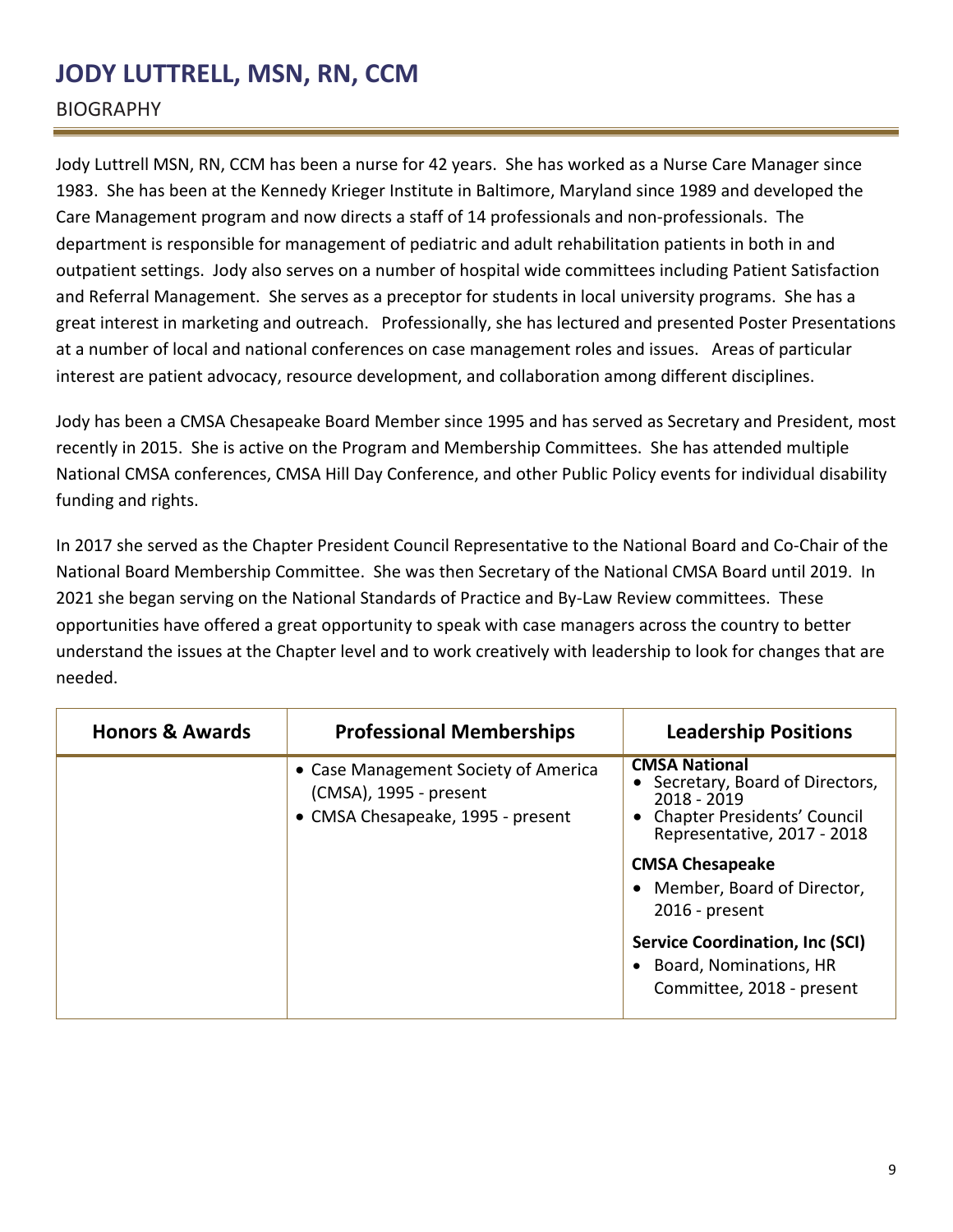#### Candidate 5 of 6



## **Toresha A. Peterson, RN, MS, CCM**

|                 | <b>Employer:</b> Welbe Health             |
|-----------------|-------------------------------------------|
| Title:          | <b>Regulatory and Compliance Director</b> |
| <b>Chapter:</b> | New York City, NY                         |
| Email:          | Toresha Bethune@msn.com                   |

Hi, my name is Toresha Peterson, and I am your candidate for board member for the Case Management Society of America. I believe I have the qualifications need to take CMSA to the next level. I am a registered nurse with 25 years experience in various settings. I have been a certified case manager in the managed care and community long term home care setting for 20 years. I have an extensive health technology, performance improvement, and change management background. With the rapidly changing healthcare environment I feel uniquely qualified to help CMSA elevate to the next level.

I would like to focus on helping our chapters to draw case managers to the robust tools and programing we have built to help them be the best Case Managers in their area of choice. This year is also a key year for us to focus on improving and reenergize our educational content to reach a broader population via our hybrid program. The goal, to ensure that we can reach all professional who need our valuable information to strengthen their practice.

Look forward to serving you all.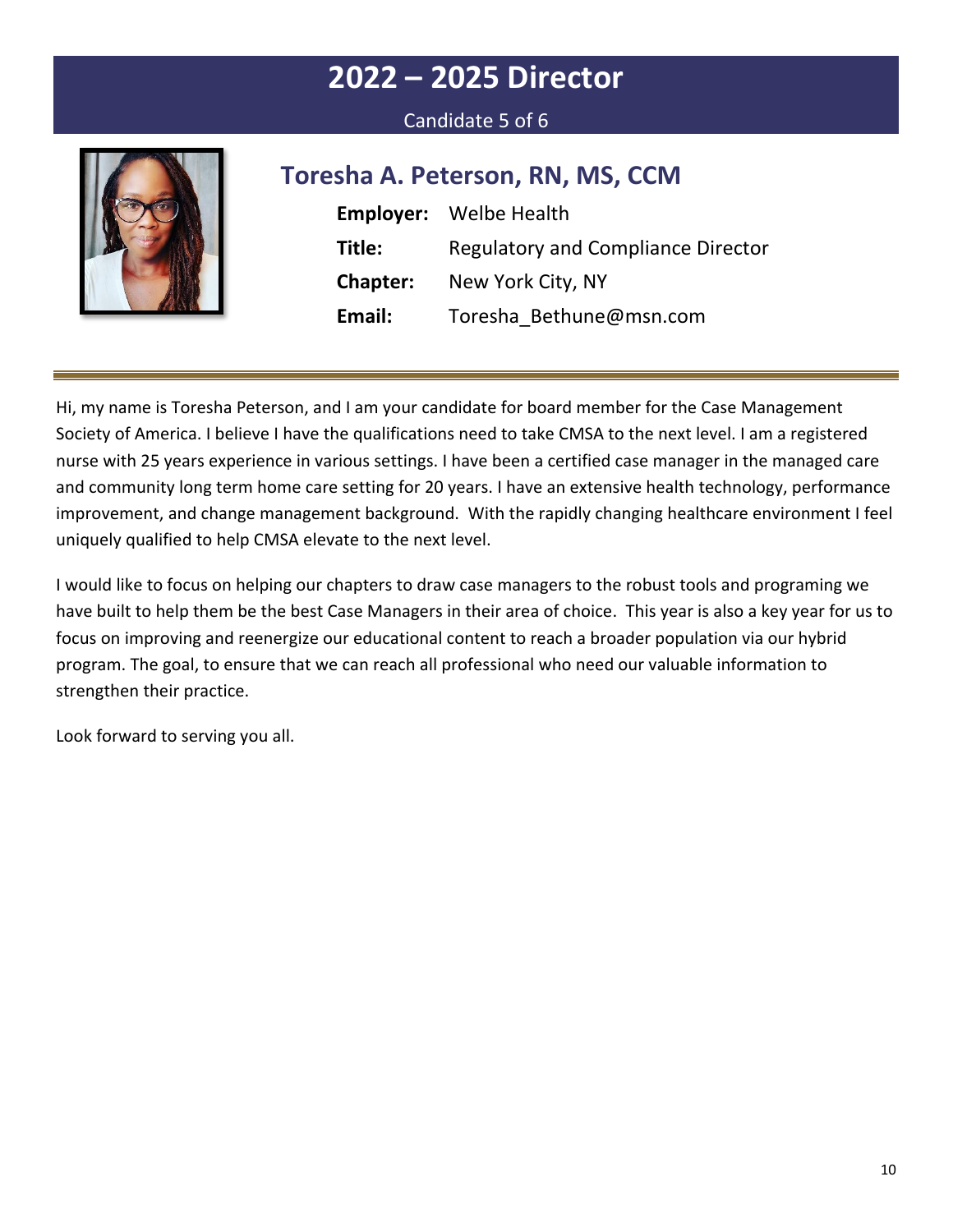#### **TORESHA PETERSON, RN, MS, CCM** BIOGRAPHY

Toresha has 27 years of nursing experience in various healthcare settings. She has been Certified in Case Management since 1999 and a member of the Case Management Society of America since 2000.

Toresha is an active member of the local CMSA NYC Chapter since 2007. She has successfully led the chapter to a new website platform/design and billing system in 2012. She transitioned to Board member and continues to Chair the Website Committee Chair. During that time, she led efforts to automate the meeting registration process and developed initiates to drive traffic to the chapter website. She was a significant force behind the CMSA NYC Technology Award in 2016. In her current role as Vice President, she has been an integral part of the recent Coalition creation and Online programing for the 2020/2021 programming cycle. She served as the technology lead and production director for the online webinars. She is leading the chapter in a new direction with permanent hybrid programing for the NYC chapter.

Toresha has an extensive background in program development, process improvement, redesign, and the development and interpretation of health care quality standards and performance measures. She has successfully led various teams in implementing many process improvement initiatives with a goal to improve efficiency and transform the quality of care within various healthcare organizations.

She strives to integrate scholarly material to create larger frameworks and strive to maintain an evidencebased approach to clinical practice that enhances the patient care experience. In my current role, she has developed and launched the Internal Audits and External Provider Oversight division. She maintains current knowledge of relevant laws, regulations, and guidance, analyzing impact on policies and procedures and providing timely education to staff on changes impacting the program.

In her past roles, she has provided oversight over all Corporate Quality functions and, along with her team, designed and instituted the Adverse Event Reporting System. A system, which is successfully and widely utilized throughout the organization, that was created to monitor new adverse events and medication errors within the organization.

Toresha is conscientious and passionate about her work and contributions to field of Nursing and Case Management. Her passion is providing care and support to the most vulnerable populations. She has a dedication to the profession, as both a nurse and an administrator, and is committed to discovering innovative health care solutions. She devotes her free time serving as community leader at her church, where she has organized and launched initiatives to service the surrounding community. Some of those initiatives include, health fairs, holiday food drives, one-on-one mentoring, immigration assistance, long-term care planning, and caregiver support workshops.

| <b>Honors &amp; Awards</b>                       | <b>Professional Memberships</b>                                                                  | <b>Leadership Positions</b>                                                                                                                                                              |
|--------------------------------------------------|--------------------------------------------------------------------------------------------------|------------------------------------------------------------------------------------------------------------------------------------------------------------------------------------------|
| • Chapter Award, Technology,<br><b>CMSA 2016</b> | • Case Management Society of<br>America (CMSA), 2000 - present<br>• CMSA NY City, 2007 - present | <b>CMSA New York City</b><br>• Chair, Website Committee,<br>2011 - present<br>• Member, Board of Directors,<br>2012 - present<br>• Vice President, Board of<br>Directors, 2020 - present |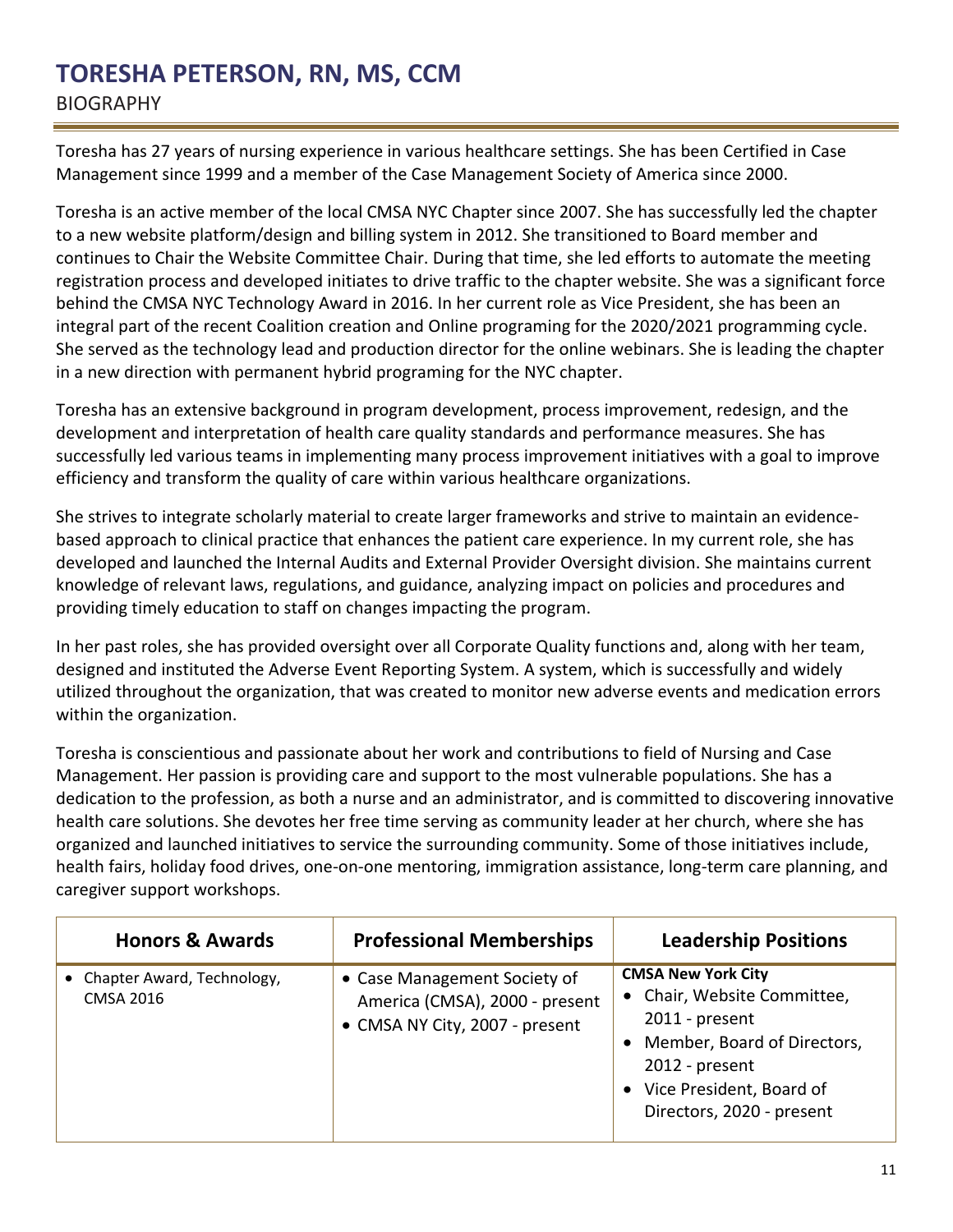Candidate 6 of 6



| Christine Weaver, MAS, OTR/L, CLCP, CBIS, C/NDT |                              |  |
|-------------------------------------------------|------------------------------|--|
|                                                 | <b>Employer:</b> Neuropraxis |  |
| Title:                                          | Founder / CEO                |  |
| <b>Chapter:</b>                                 | Southern California          |  |
| Email:                                          | Christine@NPhope.com         |  |

I'm Christine Weaver. I am an occupational therapist with over 30 years of experience, a life care planner for over 16 years and with a Masters of Advanced Studies in Health Law from the University of California San Diego. My background includes working in each area of the continuum of care across the lifespan with a focus on best practices, business management, and medical-legal work. My professional evolution is a testament to my deep understanding and commitment to treat the injured, the sick and the catastrophic survivors especially long after they have stopped receiving intensive care.

Having witnessed first-hand the significant impact that case management has in the success of a patient's care transition and quality of life, I have long adopted the case management principles, education, practice, and approach in my practice. I have consistently leveraged the case management expertise when I was a clinical director running a rehabilitation program and now, as a Founder/CEO of a home and community rehabilitation company. My belief in case management as a critical component of patient care led me to become a member of the CMSA since 2013. Currently, I serve as the president of the CMSA-Southern California Chapter.

I applied to be a board member of the CMSA National to impact change beyond the local level. As a clinician and healthcare executive, I will bring with me, ideas that promote value of care by advocating for policies that will foster the value of technology, enhanced community wellness programs to support health and prevention, and the creation of an interdisciplinary mentorship program.

Lastly, as an occupational therapist and a life care planner, I bring a unique perspective to case management and care coordination that will explore opportunities for innovation and use of a non-traditional approach through re-envisioned roles and responsibilities so we can transform disability into ability.

Please vote and put your values to action for continued growth and advancement of CMSA.